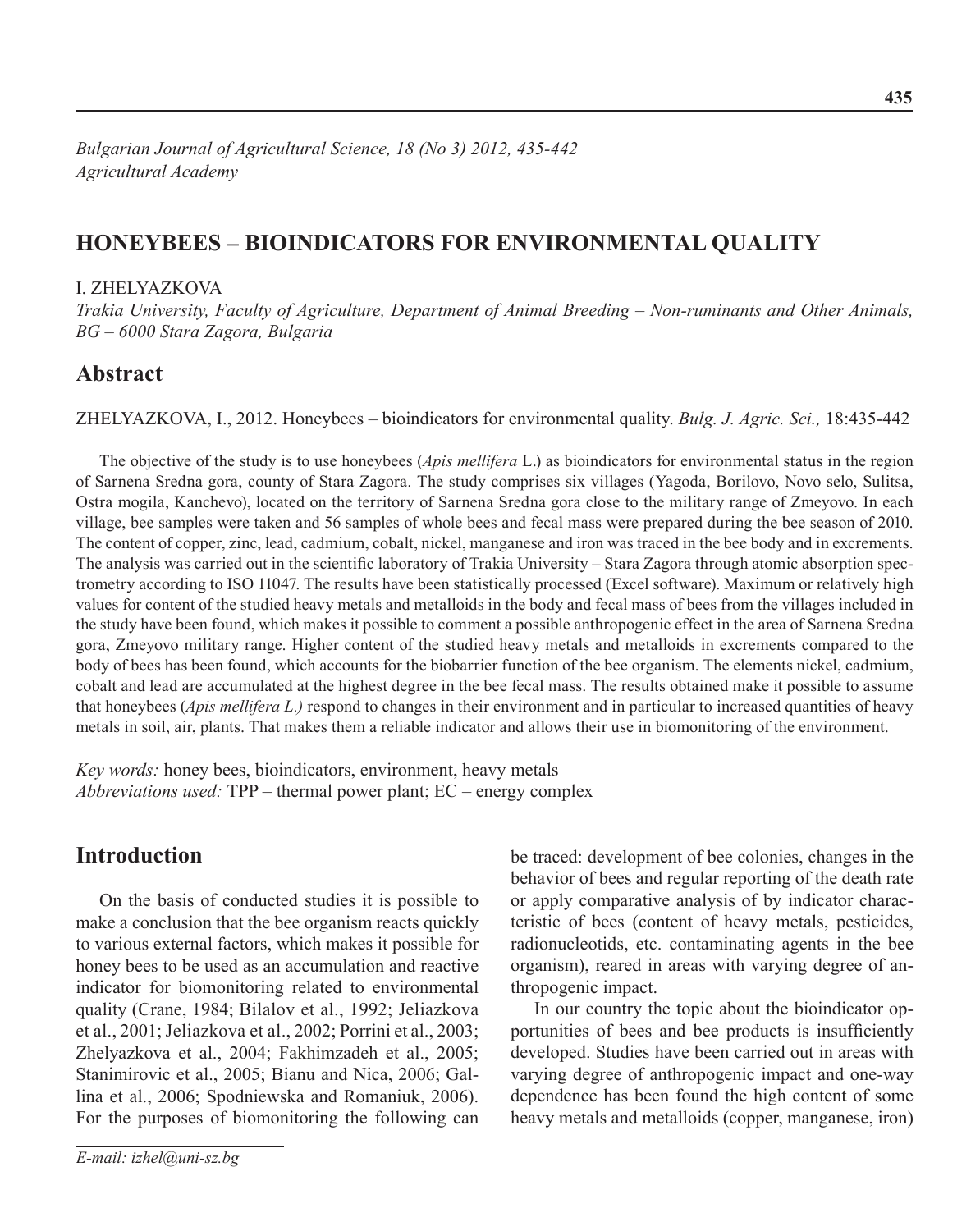in the soil of villages located close to TPP of Maritsa East Energy Complex and a stone quarry and the high level of these elements in the bee body and bee products from the same villages – Zhelyazkova I., Personal communication, 2009, 2011; Zhelyazkova et al., 2008; Zhelyazkova et al., 2009a; Zhelyazkova et al., 2009b; Zhelyazkova et al., 2011a; Zhelyazkova et al., 2011b. These results can be commented as indications for anthropogenic impact on the environment.

In the past few years (from 2004) in the town of Stara Zagora and the region cases of atmospheric air and environmental pollution have been observed as a result of which quality, conditions of life and the health status of the population have been disturbed (Berberova et al., 2008; Takuchev, 2011a,b,c,d). The Program for Environmental Protection of Stara Zagora Municipality states that atmospheric air pollution in the region is characterized by specificity relating to the historical development of the economy after 1950, namely: construction of large (TPP), non-typical (military range s) and specific (small enterprises but with varied business) sources of hazardous emissions; presence of urbanized centers; growing and intensive vehicle traffic, etc. (krsz. org/upload/OPOOS\_Stara\_Zagora\_new\_2009\_2013. doc). To assess atmospheric air pollution in the period 2004-2008 four environmental studies have been conducted by an accredited laboratory at the Environmental Institute "Synlab GmbH" in Stuttgart, Germany, and the initial idea of the monitoring is to establish the possible effect of activities performed at the Central artillery technical testing area of Zmeyovo. Zmeyovo Military range is located in Sarnena Sredna gora to the north-northwest of the town of Stara Zagora (distance from the town six-seven to 30-40 km). It comprises a stretch 40 km long and two-three km wide, with a total area of about 110 km2 . According to the classification of emission sources the military range is defined as a spatial regular source of emissions from the activities performed at it (testing ammunitions). Since direct emissions from the performed activities cannot be measured practically, the level of atmospheric air pollution from the military range can be assessed by the level of hazardous substances emissions measured on its territory or in close proximity.

During the studies conducted on the territory of Stara Zagora region (incl. the site of Zmeyovo military

range , the area of Agrobiochim EAD, some parks and territories in Stara Zagora), the impact of the found polluters on water, soil and biological materials (plants, animals, products of animal origin, incl. bee honey, humans) has been traced (Eneva and Todorova, 2004; Berberova et al., 2008; Petkov et al., 2010). In relation to that, the existing problem concerning atmospheric air pollution in Stara Zagora region and the proved advantages of honeybees and bee products as biological material in the environmental monitoring determined the objective of this study.

The objective of the study is to use honeybees (*Apis mellifera* L.) as bioindicators for environmental status in the area of Sarnena Sredna gora, Stara Zagora region.

## **Material and Methods**

The study was conducted in the period 2010 – 2011.

Villages from three municipalities in Stara Zagora region located on the territory of Sarnena Sredna gora close to Zmeyovo military range have been included in the sample taking. The villages from which samples have been taken correlate to the stations for intensive monitoring of a Project under a Norwegian prorgamme for cooperation with Bulgaria of Trakia University – Stara Zagora "Assessment, reduction and prevention of air, water and soil pollution in Stara Zagora region".

The following villages have been included in the study:

І. Maglizh Municipality

- village of Yagoda – located 500 m from the central fire position on the military range;

ІІ. Kazanlak Municipality

- village of Kanchevo – located to the north of station «10<sup>th</sup> km» on the military range.

ІІІ. Stara Zagora Municipality

- village of Ostra mogila and village of Sulitsa – located to the south of station  $\langle \times 10^{th} \text{ km} \rangle$  on the military range;

- village of Borilovo and village of Novo selo – located to the south of station  $\langle 3^{rd}$  km $\rangle$  from the centre for hits of munition fired from the central fire position on the military range ;

In order to fulfill the main goal, bee samples have been taken from each village (twice throughout the active bee season May - July 2010) and 56 samples from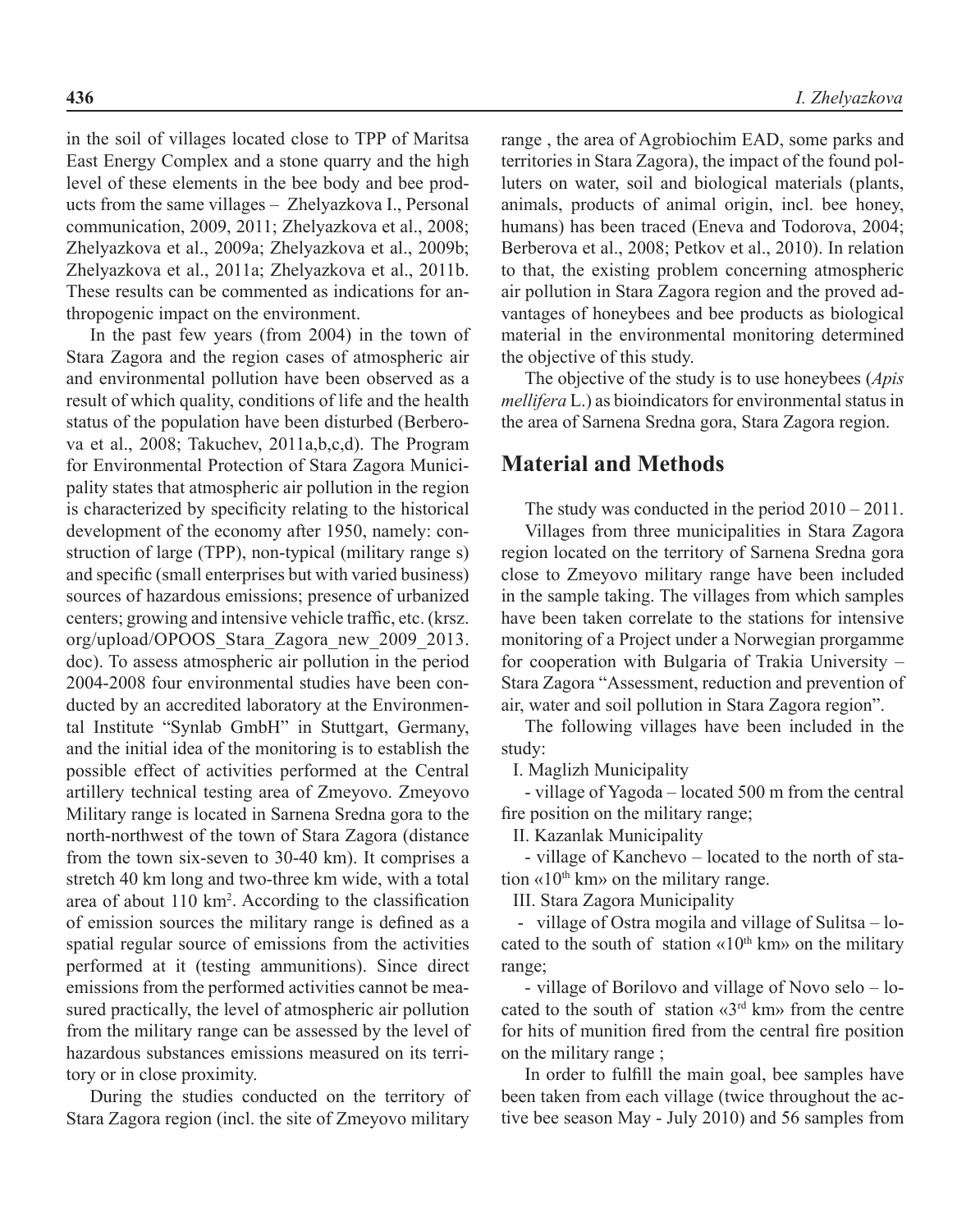whole bees and 56 samples from fecal mass (large intestine content) have been prepared. Each sample of bees (whole bodies) comprises an average of 150 worker bees. The fecal mass samples have been made after removing the large intestine of the bees (incl. the excrements contained therein), and each sample has been obtained from 200 bees on average.

Indicator characteristics, object of study, were the levels of heavy metals and metalloids in the bee body and in the fecal mass - copper  $(Cu)$ , zinc  $(Zn)$ , lead (Pb), cadmium (Cd), cobalt (Co), nickel (Ni), manganese (Mn) and iron (Fe). Sample preparation was done at the section of Bee-keeping of the department of Animal Breeding – Non-ruminants and Other Animals. The analysis was done at the scientific laboratory of the Faculty of Agriculture at Trakia University – Stara Zagora through atomic absorption spectrometry according to ISO 11047. The results have been statistically processes on a computer (Excel software).

## **Results**

The analysis of the results obtained concerning content of the studied elements in the bee body shows:

- copper (Cu) – maximum values for quantity of the element have been reported in the body of bees in the villages of Novo selo and Kanchevo and the minimum value is for the bee samples in the village of Borilovo (Table 1).

 $-$  zinc  $(Zn)$  – the highest level of the element has been determined in bee samples from the village of Ostra mogila. Values close to the maximum ones have been reported in the body of bees from the villages of Borilovo and Kanchevo (Table 2).

- lead (Pb) – the maximum values (above 2 mg.kg<sup>-1</sup>) have been reported for the bee samples from the villages of Sulitsa and Ostra mogila. For the other villages the lead content in the body of the bees analysed is within  $1.6 - 1.8$  mg.kg<sup>-1</sup> (Table 1).

- cadmium  $(Cd)$  – values from 0.10 to 0.14 mg.kg<sup>-1</sup> have been found in the body of bees from the villages of Novo selo, Ostra mogila and Sulitsa. For the bee samples from the other villages, the quantity of cadmium is below  $0.1$  mg.kg<sup>-1</sup> (Table 2).

- cobalt (Co) – the highest content of the element has been determined in the bee samples from the vil-

lage of Ostra mogila. Relatively high values (from 1.22 to  $1.43 \text{ mg} \cdot \text{kg}^{-1}$ ) have been reported in the body of bees from the villages of Sulitsa, Yagoda and Novo selo (Table 2).

- nickel (Ni) - the highest content of the element has been determined in the bee samples from the village of Sulitsa. Values close to the maximum ones have been reported in the body of bees from the villages of Ostra mogila and Yagoda. Minimum or close to the minimum is the content of nickel in the body of the bees from Borilovo, Kanchevo and Novo selo (Table 2).

- manganese (Mn) – the minimum average value for manganese content in the bee body has been found for the bee samples from the village of Borilovo and the maximum value – for bees in the village of Kanchevo (Table 1).

- iron (Fe) – maximum values for quantity of the element have been reported in the body of bees from the village of Ostra mogila and the minimum value – for the bee samples from the village of Borilovo (Table 1). In the other villages (Novo selo, Sulitsa, Yagoda, Kanchevo) Fe content in the bee body is below 100 mg.kg-1 and it varies within the range of 90 and 98.5  $mg.kg^{-1}$ .

For the bee samples from the village of Ostra mogila (located to the south of station  $\langle 10^{th} \text{ kilometer} \rangle$  maximum or close to these values for content of seven of the studied elements have been determined (Zn, Pb, Cd, Co, Ni, Mn, Fe). For the villages of Sulitsa and Kanchevo (close to station  $\langle \times 10^{th} \text{ kilometer} \rangle$ ) and Novo selo (located next to station «3rd kilometer») high values have been reported for four elements: Pb, Cd, Co, Ni for Sulitsa; Cu, Zn, Mn, Fe for Kanchevo; Cu, Cd, Co, Mn for Novo selo, respectively. In bee samples from the village of Borilovo high content of zinc has been found and for the ones in the village of Yagoda (close to station «Central fire site» – of iron.

For the parameter content in the bee body the studied heavy metals and metalloids can be placed in the following descending order:  $Fe - Zn - Mn - Cu - Pb$  $-C<sub>0</sub>/Ni - Cd$ . In the present study an exception are the bee samples from the village of Kanchevo (Mn – Fe  $-Zn - Cu - Pb - Ni/Co - Cd$  and the ones from the villages of Ostra mogila and Borilovo  $(Zn - Fe - Mn)$  $-Cu-Pb-Co/Ni$  - Cd). A reason for the stated exceptions could be the reported high levels of manganese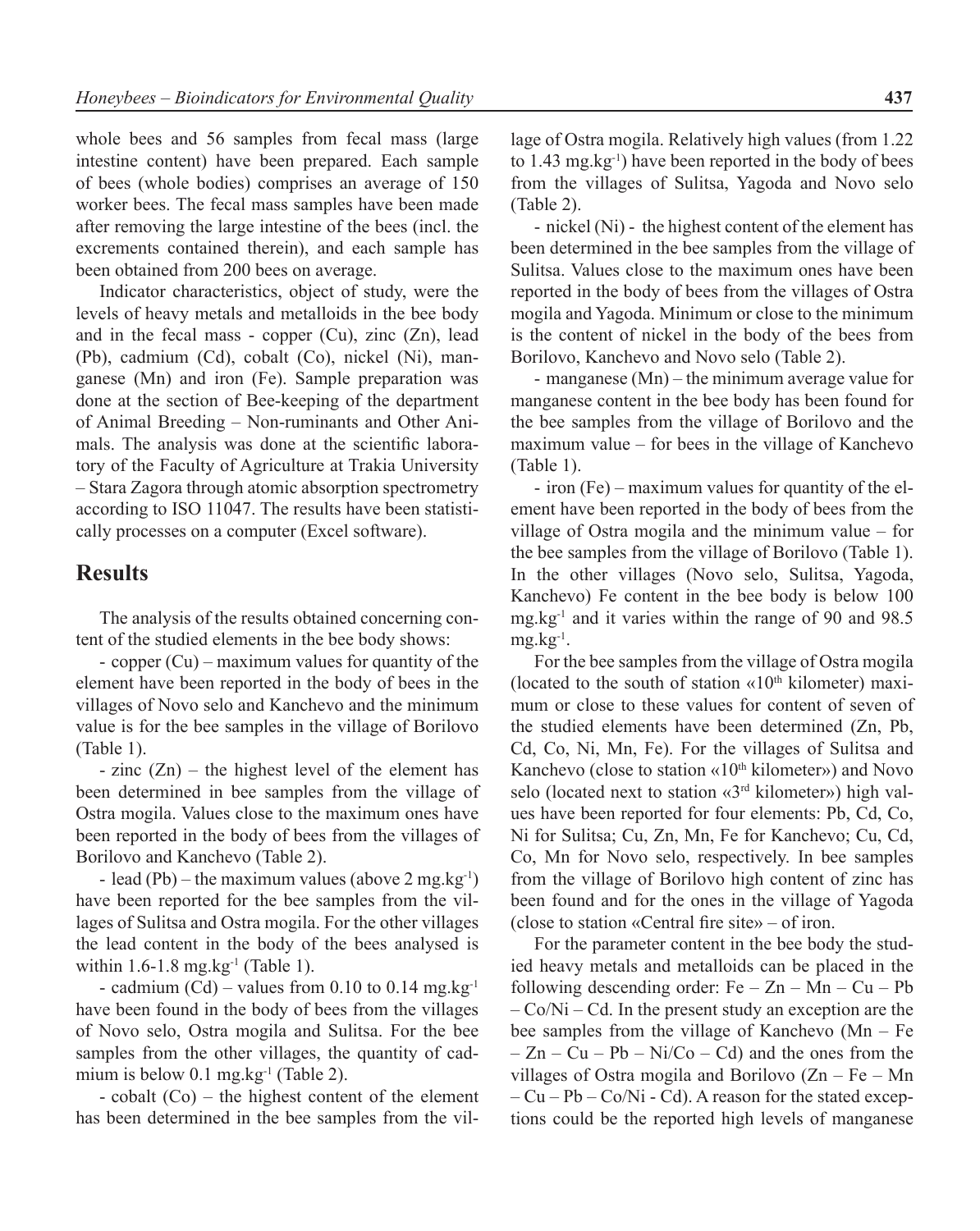for the bee samples in Kanchevo and of zinc for the bee samples from Ostra mogila and Borilovo.

The analysis of the study data (Tables 1 and 2) shows that in excrements the content of the studied heavy metals and metalloids is higher than in bee bodies, i.e. accumulation in the fecal mass is established. An exception is observed concerning Zn quantity where in three of the villages included in the study (Kanchevo, Ostra mogila and Borilovo) a reverse correlation has been reported – zinc content is higher in the bee body (whole body) than in excrements. The calculated correlation

between content of the elements in the body and in the fecal mass (body:fecal mass) for the specific heavy metals and metalloids is as follows: copper (Cu) – from 1:1.3 to 1:1.85; lead (Pb) – from 1:1.94 to 1:3.48; cadmium (Cd) – from 1:1 to 1:5; cobalt (Co) – from 1:1.49 to 1:4.25; nickel (Ni) – from 1:4.44 to 1:7.28; manganese  $(Mn)$  – from 1:1.02 to 1:2.02; iron (Fe) – from 1:1.06 to 1:2.17. In relation to that, concerning degree of accumulation of the tested elements in excrements the following existing descending order can be stated: nickel-cadmium-cobalt-lead-iron-manganese-copper.

**Table 1** 

**Content of copper (Cu), zink (Zn), manganese (Mn) and iron (Fe) in body and fecal mass of bees from area of Sarnena Sredna gora, Stara Zagora region**

|                     | Parameters | n           | Quantity of heavy metals and metalloids, |                    |                   |                   |  |
|---------------------|------------|-------------|------------------------------------------|--------------------|-------------------|-------------------|--|
| <b>Villages</b>     |            |             | $(mg.kg^{-1}) - x \pm Sx$                |                    |                   |                   |  |
|                     |            |             | Cu                                       | Zn                 | Mn                | Fe                |  |
| Ostra               | bee body   | 8           | $16.19 \pm 1.57$                         | $111.09 \pm 10.04$ | $64.02 \pm 5.54$  | $100.90 \pm 7.49$ |  |
| mogila              | fecal mass | 8           | $21.16 \pm 0.48$                         | $68.44 \pm 10.26$  | $60.00\pm4.69$    | $119.11\pm4.14$   |  |
| <b>Borilovo</b>     | bee body   | 9           | $15.75 \pm 0.94$                         | $97.87 \pm 5.43$   | $30.69 \pm 1.43$  | $75.74 \pm 3.56$  |  |
|                     | fecal mass | $\mathbf Q$ | $26.79 \pm 0.26$                         | $59.44\pm4.20$     | 53.98±4.14        | $122.91 \pm 8.46$ |  |
| <b>Novo</b><br>selo | bee body   | 9           | $21.19\pm0.40$                           | $75.04\pm1.49$     | $69.35 \pm 2.68$  | $90.14 \pm 2.96$  |  |
|                     | fecal mass | 9           | $39.20 \pm 3.76$                         | $139.77 \pm 7.24$  | $104.38\pm3.3$    | $195.88 \pm 19.3$ |  |
| Sulitsha            | bee body   | 10          | $17.29 \pm 0.86$                         | $58.23 \pm 5.96$   | $53.29 \pm 7.58$  | $92.19 \pm 7.68$  |  |
|                     | fecal mass | 10          | $27.17 \pm 3.18$                         | $86.50 \pm 13.02$  | $95.39 \pm 11.9$  | $124.57\pm10.3$   |  |
| Yagoda              | bee body   | 10          | $18.91 \pm 1.03$                         | $71.08 \pm 5.10$   | $43.43 \pm 3.02$  | $94.58 \pm 2.71$  |  |
|                     | fecal mass | 10          | $25.99 \pm 1.36$                         | 88.49±4.29         | $87.96\pm 6.63$   | $140.76 \pm 6.52$ |  |
| Kunchevo            | bee body   | 10          | $20.92 \pm 1.51$                         | $97.58 \pm 7.46$   | $113.94\pm7.9$    | 98.49±4.25        |  |
|                     | fecal mass | 10          | $34.67 \pm 1.05$                         | $43.09 \pm 2.43$   | $116.44 \pm 11.3$ | $104.39 \pm 4.22$ |  |

### **Table 2**

### **Content of lead (Pb), cadmium (Cd), cobalt (Co) and nichel (Ni) in body and fecal mass of bees from area of Sarnena Sredna gora, Stara Zagora region**

|                     | Parameters |    | Quantity of heavy metals and metalloids, |                  |                 |                 |  |
|---------------------|------------|----|------------------------------------------|------------------|-----------------|-----------------|--|
| Villages            |            | n  | $(mg.kg^{-1}) - x \pm Sx$                |                  |                 |                 |  |
|                     |            |    | Pb                                       | Cd               | Co              | Ni              |  |
| Ostra<br>mogila     | bee body   | 8  | $2.47 \pm 0.31$                          | $0.11 \pm 0.005$ | $1.52 \pm 0.15$ | $1.33 \pm 0.08$ |  |
|                     | fecal mass | 8  | $4.79 \pm 0.50$                          | $0.11 \pm 0.01$  | $2.26\pm0.20$   | $6.10\pm0.33$   |  |
| Borilovo            | bee body   | 9  | $1.59 \pm 0.09$                          | $0.06 \pm 0.01$  | $0.92\pm0.07$   | $0.98 \pm 0.03$ |  |
|                     | fecal mass | 9  | $3.91 \pm 0.31$                          | $0.18 \pm 0.005$ | $3.91 \pm 0.30$ | $4.37\pm0.21$   |  |
| <b>Novo</b><br>selo | bee body   | 9  | $1.62 \pm 0.08$                          | $0.14\pm0.03$    | $1.35 \pm 0.05$ | $1.11\pm0.06$   |  |
|                     | fecal mass | 9  | $5.02 \pm 0.39$                          | $0.32\pm0.02$    | $3.60\pm0.26$   | $6.72 \pm 0.26$ |  |
| Sulitsha            | bee body   | 10 | $2.51 \pm 0.45$                          | $0.10 \pm 0.02$  | $1.43\pm0.19$   | $1.42 \pm 0.22$ |  |
|                     | fecal mass | 10 | $8.74 \pm 2.36$                          | $0.21 \pm 0.02$  | $5.03 \pm 0.59$ | $6.33 \pm 0.93$ |  |
| Yagoda              | bee body   | 10 | $1.65 \pm 0.06$                          | $0.05 \pm 0.01$  | $1.22 \pm 0.08$ | $1.28 \pm 0.07$ |  |
|                     | fecal mass | 10 | $4.11\pm0.20$                            | $0.25 \pm 0.02$  | $2.70 \pm 0.08$ | $5.68 \pm 0.32$ |  |
| Kunchevo            | bee body   | 10 | $1.78 \pm 0.05$                          | $0.07 \pm 0.003$ | $0.88 \pm 0.05$ | $1.08 \pm 0.04$ |  |
|                     | fecal mass | 10 | $3.68\pm0.22$                            | $0.15 \pm 0.003$ | $1.63 \pm 0.15$ | $7.86 \pm 1.16$ |  |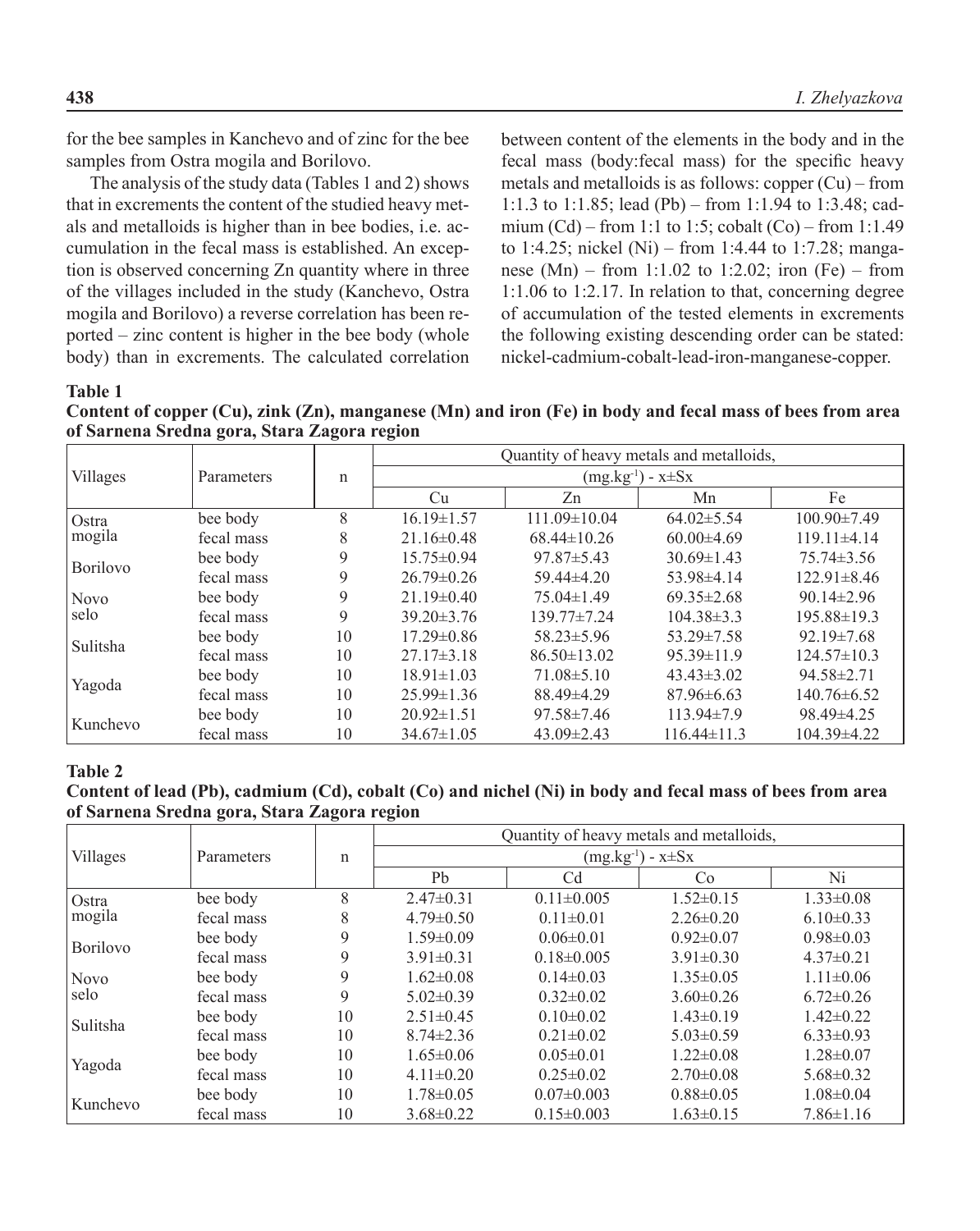## **Discussion**

The content of macro and micro elements in the body of bees varies in wide ranges and depends on a number of factors: area of bee keeping (including types of soils and nectariferous plants) and its ecological status, method of rearing bee colonies (incl. supplemental feeding), age of worker bees, physiological and health status of bee specimens and bee colonies, etc. (Table 3).

Table 3 shows the results from the studies of some authors concerning limits of variation for content of heavy metals and metalloids in the bodies of bees (Goloskokov and Pimenov, 1972; Ursu and Eremiya (1984); Fakhimzadeh and Lodenius (2000); Conti and Botre (2001); Fakhimzadeh et al. (2005); Stanimirovic et al. (2005); Bianu and Nica (2006); Spodniewska and Romaniuk (2006); Wallner K. (2010). For the region of Stara Zagora data have been included from studies if bee samples from villages in the municipalities of Pavel banya and the town of Gurkovo as mountainous (background) areas and from villages located in proximity to TPP of Maritsa East Energy Complex and to a stone quarry as areas with proven anthropogenic impact (Zhelyazkova I., Personal communication, 1999, 2009; Zhelyazkova et al. (2008); Zhelyazkova et al. (2009a, b); Zhelyazkova et al. (2011a,b). On the basis of the comparative analysis between the results of this study and the specified reference data (Tables 1, 2 and 3) it can be assumed that the values obtained in the study concerning content of heavy metals and metalloids in the body of bees (except for cadmium) refer to urban and industrial areas in Stara Zagora region. In regard to that a possible anthropogenic impact in the studied area (Sarnena Sredna gora, Zmeyovo military range) can be commented.

The data from the study reveal that maximum and relatively high values for all studied heavy metals and metalloids in bee samples have been reported for the villages located to the north and south of *station «10th kilometer»* of Zmeyovo military range – the villages of Kanchevo, Ostra mogila and Sulitsa. The results obtained in this study correspond to the results from studies concerning content of the elements Cu, Zn, Pb, Cd, Co, Ni, Mn and Fe in plants collected in that area (Berberova et al., 2008; http:// www.uni-sz.bg/sites/userfiles/5/file/

ResultsWaterSoilsPlantPoligonStZVer1.doc). According to the above studies, in plant samples from the villages close to station  $.10<sup>th</sup>$  kilometer" the content of iron, copper, zinc and manganese has minimum or relatively high values compared to other villages in proximity to the military range. High positive correlation (r  $= +0.8$ ) concerning content of Mn in plants and soils is reported.

The established high levels of lead in the body of bees from the villages of Sulitsa and Ostra mogila (direction south of station  $10<sup>th</sup>$  kilometer") can be related to the quality of atmospheric air, possible transfer of metal aerosols from other regions and/or retention of pollutants in the air above both villages located in a

#### **Table 3**

### **Content of heavy metals and metalloids in bee bodies (references)**

| Heavy metals and<br>metalloids/ | Quantity of heavy metals<br>and metalloids,<br>$mg.kg^{-1}$ |                         |  |  |
|---------------------------------|-------------------------------------------------------------|-------------------------|--|--|
| Kind of regions                 | Variation<br>limits                                         | Including for<br>region |  |  |
| Cu                              |                                                             |                         |  |  |
| bees from clean regions         | $9 - 21$                                                    | $9 - 15.2$              |  |  |
| bees from industrial regions    | $13 - 27$                                                   | $13 - 22.5$             |  |  |
| Zn                              |                                                             |                         |  |  |
| bees from clean regions         | $3 - 122.5$                                                 | $12 - 84$               |  |  |
| bees from industrial regions    | $55 - 229$                                                  | $22 - 113.4$            |  |  |
| Ph                              |                                                             |                         |  |  |
| bees from clean regions         | $0.2 - 2.4$                                                 | $1.7 - 2.0$             |  |  |
| bees from industrial regions    | $0.3 - 15.5$                                                | $1.2 - 2.1$             |  |  |
| C <sub>d</sub>                  |                                                             |                         |  |  |
| bees from clean regions         | $0.01 - 0.3$                                                | $0.1 - 0.19$            |  |  |
| bees from industrial regions    | $0.03 - 6.2$                                                | $0.06 - 0.2$            |  |  |
| Co                              |                                                             |                         |  |  |
| bees from clean regions         | $0.07 - 3$                                                  | $1.3 - 1.5$             |  |  |
| bees from industrial regions    | $1.9 - 2.1$                                                 | $1.9 - 2.0$             |  |  |
| Ni                              |                                                             |                         |  |  |
| bees from clean regions         | $0.6 - 4$                                                   | $0.6 - 1$               |  |  |
| bees from industrial regions    | $0.4 - 1.2$                                                 | $0.4 - 1.2$             |  |  |
| Mn                              |                                                             |                         |  |  |
| bees from clean regions         | $8 - 75$                                                    | $17 - 45.5$             |  |  |
| bees from industrial regions    | $27 - 52.6$                                                 | $27 - 52.6$             |  |  |
| Fe                              |                                                             |                         |  |  |
| bees from clean regions         | $39 - 134$                                                  | $39 - 96$               |  |  |
| bees from industrial regions    | $79 - 172.5$                                                | 79 - 117                |  |  |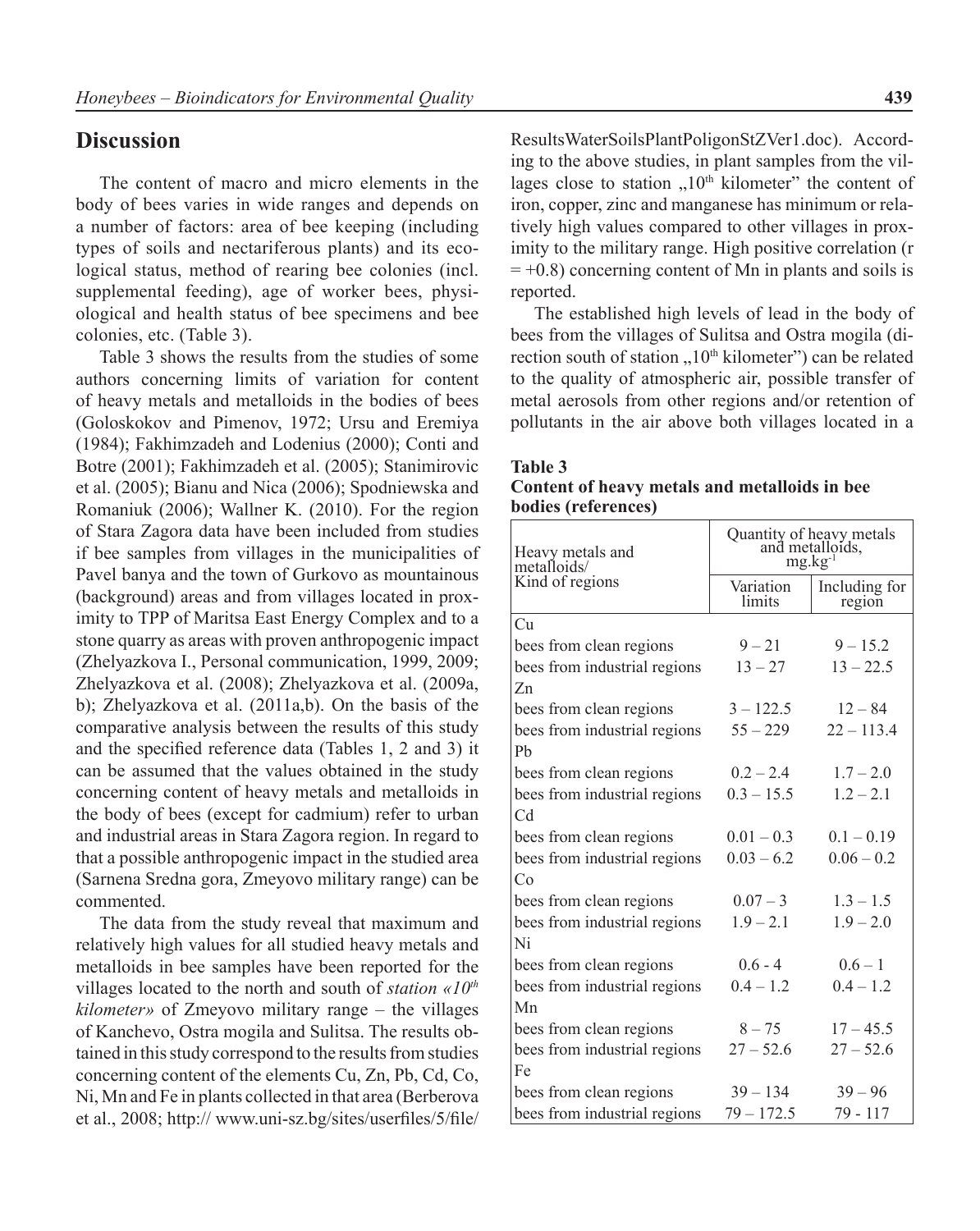hollow. In confirmation to this is the fact that the element lead is very slowly transported from the soil through plants (Bogdanov, 2006) and this element as a pollutant is mainly in the atmospheric air. In relation to that one can assume that the defined maximum values (above 2 mg.kg-1) for Pb quantity in bee samples from the villages of Sulitsa and Ostra mogila are due to surface pollution, i.e. sources of lead aerosols are inhaled by bees and stick to the hairs of their bodies. Some elements from the study of atmospheric air condition in Stara Zagora region (quantity of fine dust and content of heavy metals in it) confirm our assumptions in that direction (http://www.uni-sz.bg/sites/userfiles/5/ file/MonitoringAir2011.doc; www.stz.riew.e-gov.bg/ details.php).

The analysis of the results obtained (Tables 1 and 2) for bee samples from the villages close (in southern direction) to *station* "3<sup>rd</sup> kilometer" of Zmeyovo military range shows the following: in the body of bees from the village of Novo selo maximum values have been found for content of the elements copper and cadmium and relatively high values for cobalt and manganese; in bee samples from the village of Borilovo minimum values have been determined for the elements copper, manganese and iron and relatively low values for lead, cadmium, cobalt and nickel. The results show that in the village located closer to the station "3rd kilometer" (the village of Borilovo) no environmental pollution is recorded through honey bees unlike the village of Novo selo located at a greater distance from the specified station. Possible reasons about that could be the location of apiaries, the type and location of the main seasonal nectariferous plants, the direction and strength of winds, etc. The obtained high values for content of cobalt and manganese in the body of bees from the village of Novo selo correspond to the studies of soils where higher levels have been defined for these elements compared to the other controlled villages (http:// www.uni-sz.bg/sites/userfiles/5/file/ ResultsWaterSoilsPlantPoligonStZVer1.doc).

The results from the study reveal that in bee samples from the village of Yagoda located 500 m from *station "Central fire position"* of Zmeyovo military range, relatively high values have been determined only for content of the elements cobalt, nickel and iron (Tables 1 and 2). The data obtained correspond to the results

from studies of soils with the area of the above station (the village of Yagoda), according to which relatively high is the quantity of iron, chrome, copper, nickel and zinc for both soil depths  $(0\div 20$  and  $20\div 40$  cm). That allows it to comment a relatively high load of the soil ecosystem with the studied elements for the area in proximity to the central fire site at the military range (http://www.uni-sz.bg/sites/userfiles/5/file/ResultsWa terSoilsPlantPoligonStZVer1.doc). In relation to that, as a possible reason for the relatively high values obtained in the present study for content of cobalt, nickel and iron in the body of bees from the village of Yagoda could be assumed the transfer of the above elements and their compounds from the soil through the root and stems of plants to the flowers where stamens and stigma are, providing nectar and pollen for the bees.

From the data (Tables 1 and 2), it becomes clear that in the excrements of bee the content of the studied heavy metals and metalloids is higher compared to the body. The elements nickel, cadmium, cobalt and lead are accumulated to the highest extent in the fecal mass of bees. The specified results could account for the biobarrier function of the bee organism found in a number of studies because of which toxic metals such as lead and cadmium are eliminated through the excrements and are not found in the bee honey – a basic bee product used for human consumption. The high cumulative capacity of lead in the fecal mass of bees determined in this study correlates to the findings of Goloskov and Pimenov (1972) for studies of bees (*Hymenoptera, Apidae*) and of Urbini et al. (2006) in experiments with wasps *Polistes dominulus* (*Hymenoptera, Vespidae*). Low level of accumulation in the fecal mass has been reported for copper, zinc and iron, which shows that the specified elements are deposited in other parts of the bee body and are not effectively excreted by the bee organism. Similar results have been found by Raes et al. (1992), Hsu Yuan and Chia Welli (1993), according to which Fe is deposited in special cells (trophocytes) immediately under the hypoderm of the abdomen, and Cu and Zn are accumulated in the chest muscles and the haemolymph (the bee blood).

In conclusion, the results obtained from the study reveal that honeybees (*Apis mellifera L.*) react to the changes in the environment they dwell in and can be used as bioindicators.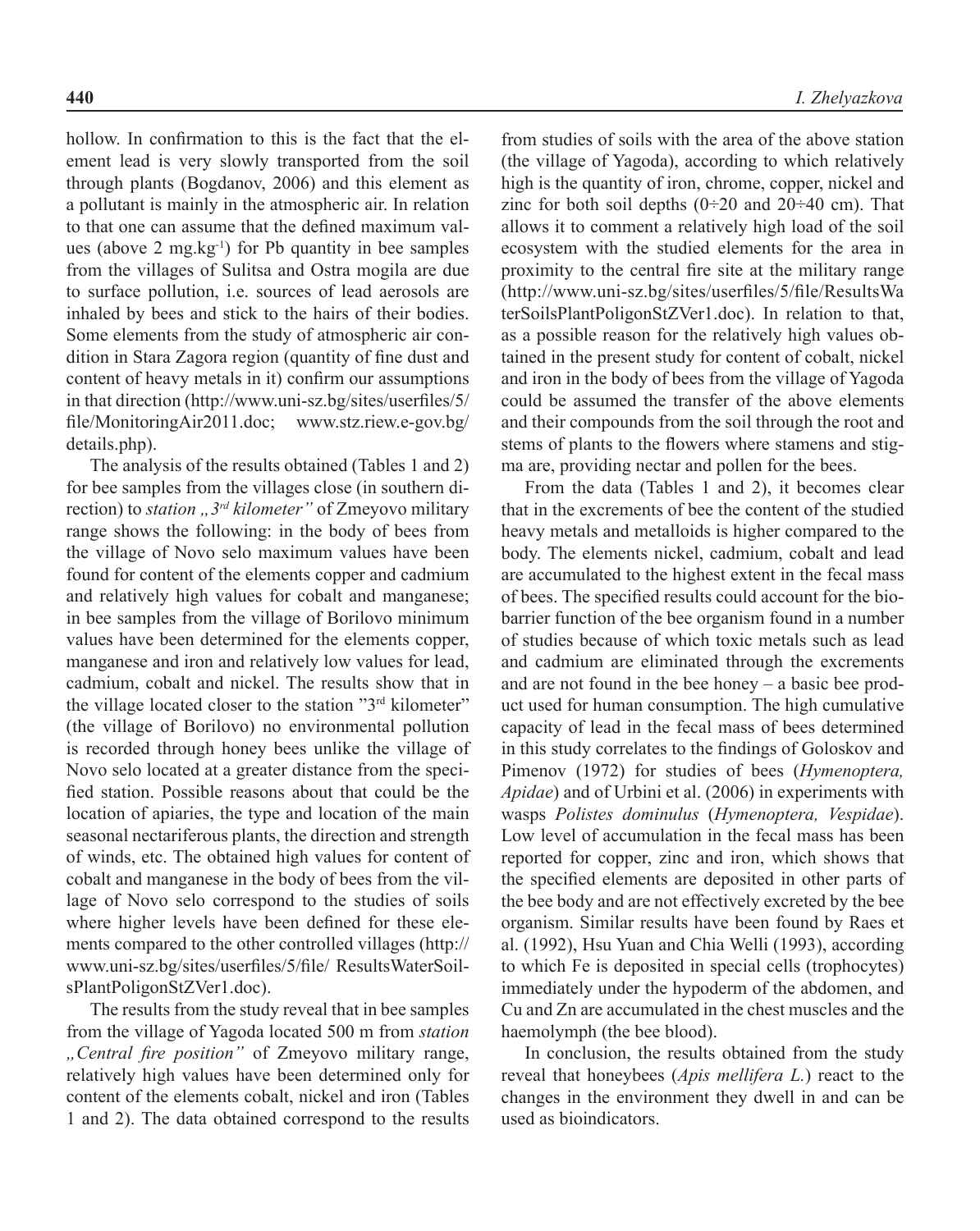## **Conclusion**

Based on the results from the study, a descending order for content of the studied heavy metals and metalloids is determined in the bee body:  $Fe - Zn - Mn - Cu$ – Pb – Co/Ni – Cd. The high levels of manganese for the body of bees in the village of Kanchevo and of zinc for bee samples from Ostra mogila and Borilovo lead to a change in the specified descending order, respectively: for bee samples from the village of Kanchevo  $(Mn - Fe - Zn - Cu - Pb - Ni/Co - Cd)$ ; for samples from the villages of Ostra mogila and Borilovo (Zn –  $Fe - Mn - Cu - Pb - Co/Ni - Cd$ .

The established maximum or relatively high levels for content of the studied heavy metals and metalloids (Cu, Zn, Pb, Cd, Co, Ni, Mn, Fe) in the body and the fecal mass of bees from the villages included in the study allows us to comment a possible anthropogenic impact in the area of Sarnena Sredna gora, Zmeyovo military range. A number of the specified results are confirmed by the studies of soil, air and plants within the same area.

The content of the studied heavy metals and metalloids is higher in excrements compared to the bee body, which accounts for the biobarrier function of the bee organism. The elements nickel, cadmium, cobalt and lead are accumulated to the highest extent in the bee fecal mass.

The analysis of the results obtained from the study concerning the content of heavy metals and metalloids in the body of bees fro the area of Sarnena Sredna gora (Stara Zagora region) makes it possible to conclude that honey bees (*Apis mellifera L.)* react to changes in the environment they dwell in, particularly to increased quantities of heavy metals in soil, air, plants. That makes them a reliable indicator and allows us to use them in environmental biomonitoring.

### *Acknowledgements*

This work was supported financially by the Project №2008/115236, funded by Norwegian Cooperation with Bulgaria, Norway Grants.

# **References**

**Berberova, R., A. Bliznakov, B. Baykov and R. Gyurov,** 2008. Prinos za otshenka na okolnata sreda v oblast Stara Zagora. In: Proceeding of 7-th International Conference

"Ecology-stable development", 23-25 October 2008, Vratsa, Bulgaria,

- www.nbu.bg/PUBLIC/IMAGES/.../Vraza\_ob6t\_stara\_ zagora.pdf (Bg)
- **Bianu, E. and D. Nica,** 2006. Honeybees bioindicators in a heavy metals polluted area. In: Proceedings of the Second European Conference of Apidology EurBee, Praque, Czech Republic, 10-16.IX. 2006, www.eurbee. org/topics.html
- **Bilalov, F. S., B. I. Kolupaev, Y. S. Kotov, S. S. Musaramova and L. A. Skrebneva**, 1992. Bee products and environmental control. *Pchelovodstvo*, **12**: 4-6 (Ru).
- **Bogdanov, S.,** 2006. Contaminants of bee products. *Apidologie*, **37:** 1 – 18.
- **Conti, M. E. and F. Botre,** 2001. Honeybees and their products as potential bioindicators of heavy metals contamination. *Environmental Monitoring and Assessment*, **69**: 267-282.
- **Crane, E.**, 1984. Bees, honey and pollen as indicators of metals in the environment. *Bee World*, **65** (1): 47 – 49.
- **Eneva S. and M. Todorova,** 2004. Content of heavy metals in leached maroon forest soils in the region of the Agrobiochim – Stara Zagora. *Journal of Agricultural Science and Forest Science*, **III** (2): 65-67 (Bg).
- **Fakhimzadeh, K. and M. Lodenius,** 2000. Heavy metals in Finish honey, pollen and honey bees. *Apiacta*, **35** (2): 85-95.
- **Fakhimzadeh, K., M. Lodenius, J. Kujala, H. Kahioloto and E. Tulisalo,** 2005. Using bees and hive products to assess metal pollution in Finland. In: Proceeding of XXXIX-th Apimondia International Apicultural congress, 21-26 August 2005, Dublin, Ireland, 52 pp.
- **Gallina, A., A. Baggio and F. Mutinelli,** 2005. Heavy metal contamination of honey in Veneto region (Northheastern Italy): an overview of the situation 2003 – 2004. In: Proceeding of XXXIX-th Apimondia International Apicultural congress, 21-26 August 2005, Dublin, Ireland, pp. 145 – 146.
- **Goloskokov, V. G. and P. K. Pimenov,** 1972. Obmen mikroelementov u pchel. *Pchelovodstvo*, **12**: 35 (Ru).
- **Hsu Yuan and Chia Welli,** 1993. *Journal Exp. Biology*, **180:** 1-13.
- **Jeliazkova, I., M. Marinova and V. Peneva,** 2001. Honey bee and their products as bioindicators for environmental pollution. I. Study on mineral content of body of bee-workers received different doses of microelements with their food. *Journal of Animal Science*, **38** (6): 37-40 (Bg).
- **Jeliazkova, I., M. Marinova and K. Gurgulova,** 2002. Honey bee and their products as bioindicators for environmental pollution. II. Influence of sub-feeding of bee